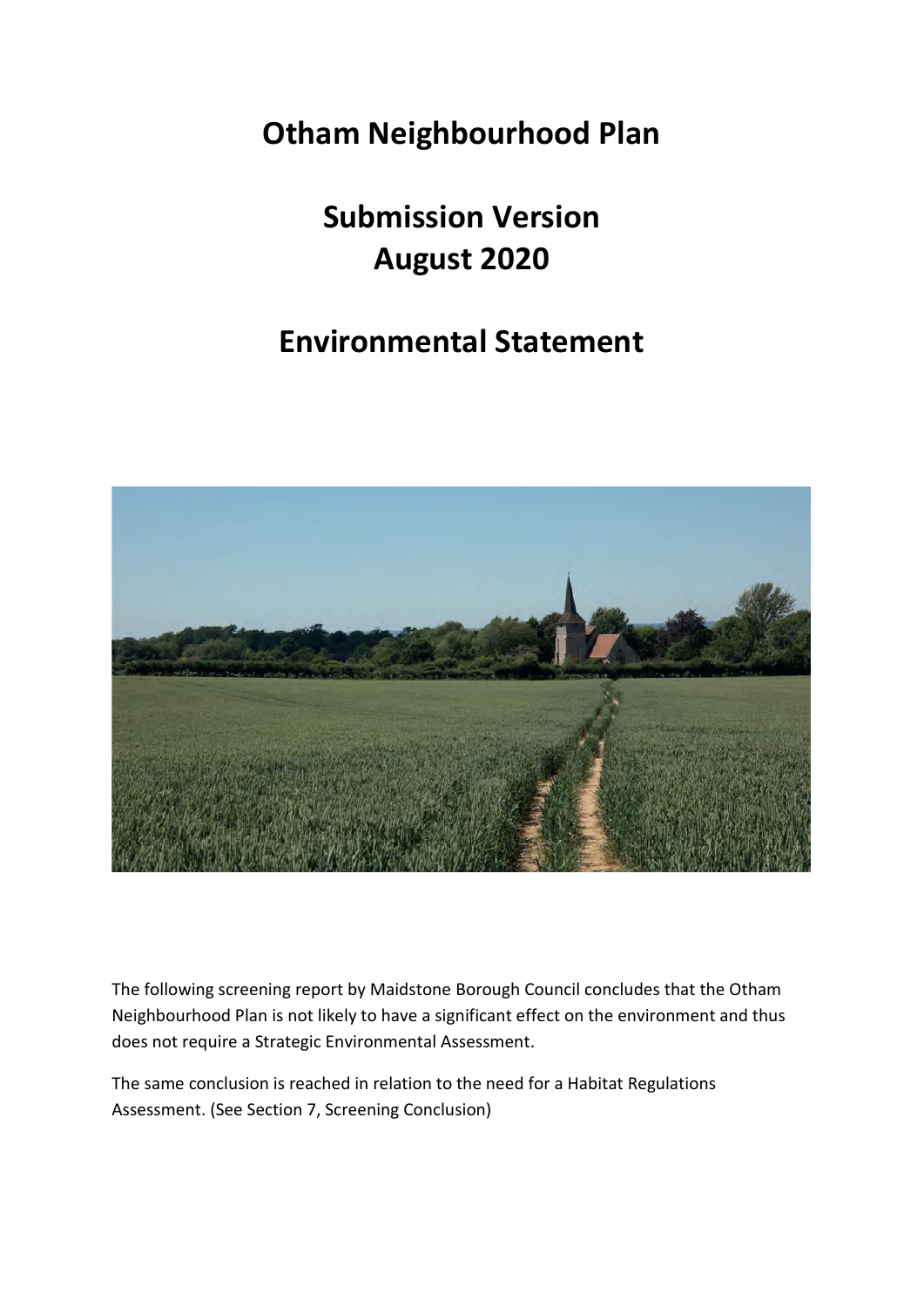# **Regulation 14 Otham Neighbourhood Plan Pre-submission version**

**January 2020**

**Final Strategic Environmental Assessment and Habitats Regulations Assessment Screening Report**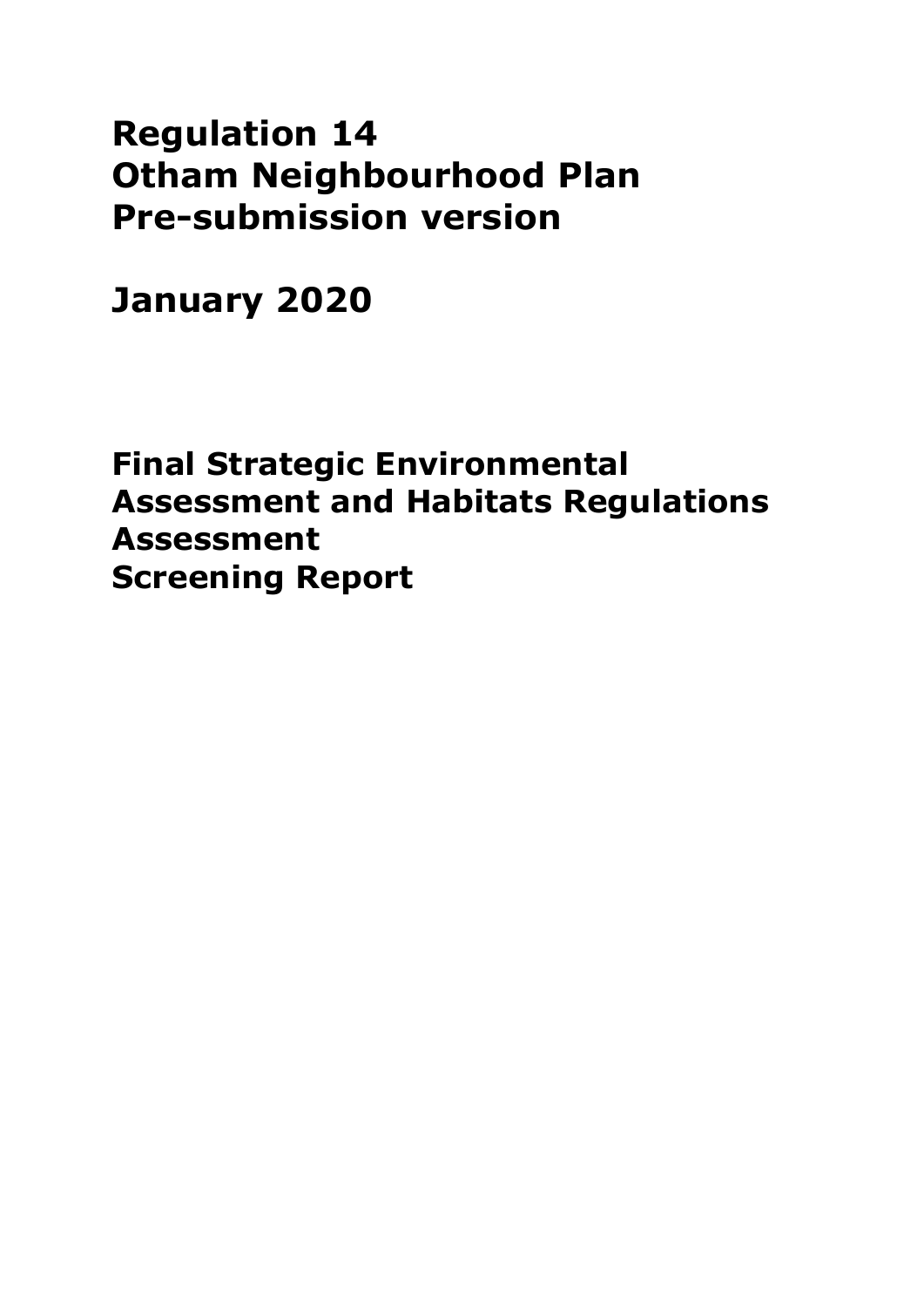# **Prepared by Maidstone Borough Council 1 Introduction**

The need for environmental assessment of plans is set out in the EU Directive 2001/42/EC – known as the SEA Directive. Under this Directive, Neighbourhood Plans may require an SEA – but this will depend on the content of each Neighbourhood Plan.

In some circumstances, where a neighbourhood plan could have significant environmental effects, it may fall within the scope of the Environmental Assessment of Plans and Programmes Regulations 2004 and so require a strategic environmental assessment.

One of the basic conditions that will be tested by the independent examiner of a Neighbourhood Plan is whether the making of the plan is compatible with European Union obligations (including under the Strategic Environmental Assessment Directive).

Whether a neighbourhood plan requires a strategic environmental assessment, and (if so) the level of detail needed, will depend on what is proposed in the draft neighbourhood plan. A strategic environmental assessment may be required, for example, where:

- the neighbourhood plan allocates sites for development
- the neighbourhood area contains sensitive natural or heritage assets that may be affected by the proposals in the plan
- the neighbourhood plan may have significant environmental effects that have not already been considered and dealt with through a sustainability appraisal of the Local Plan

The main determining factor as to whether an SEA is required on a Neighbourhood Plan is if it is likely to have a significant effect on the environment. Those Neighbourhood Plans containing land allocations for development, whose impacts have not been tested in the local authority's plan, may require an SEA. Neighbourhood Plans which do not contain such allocations (or simply reflect allocations already identified as part of a local authority plan) are less likely to require an SEA.

Maidstone Borough Council is legally required to determine whether the Otham Neighbourhood Plan will require an SEA. However, if it is concluded that an SEA is required, those preparing the plan responsible for its production and it must form part of the material that is consulted on once the formal consultation stage is reached.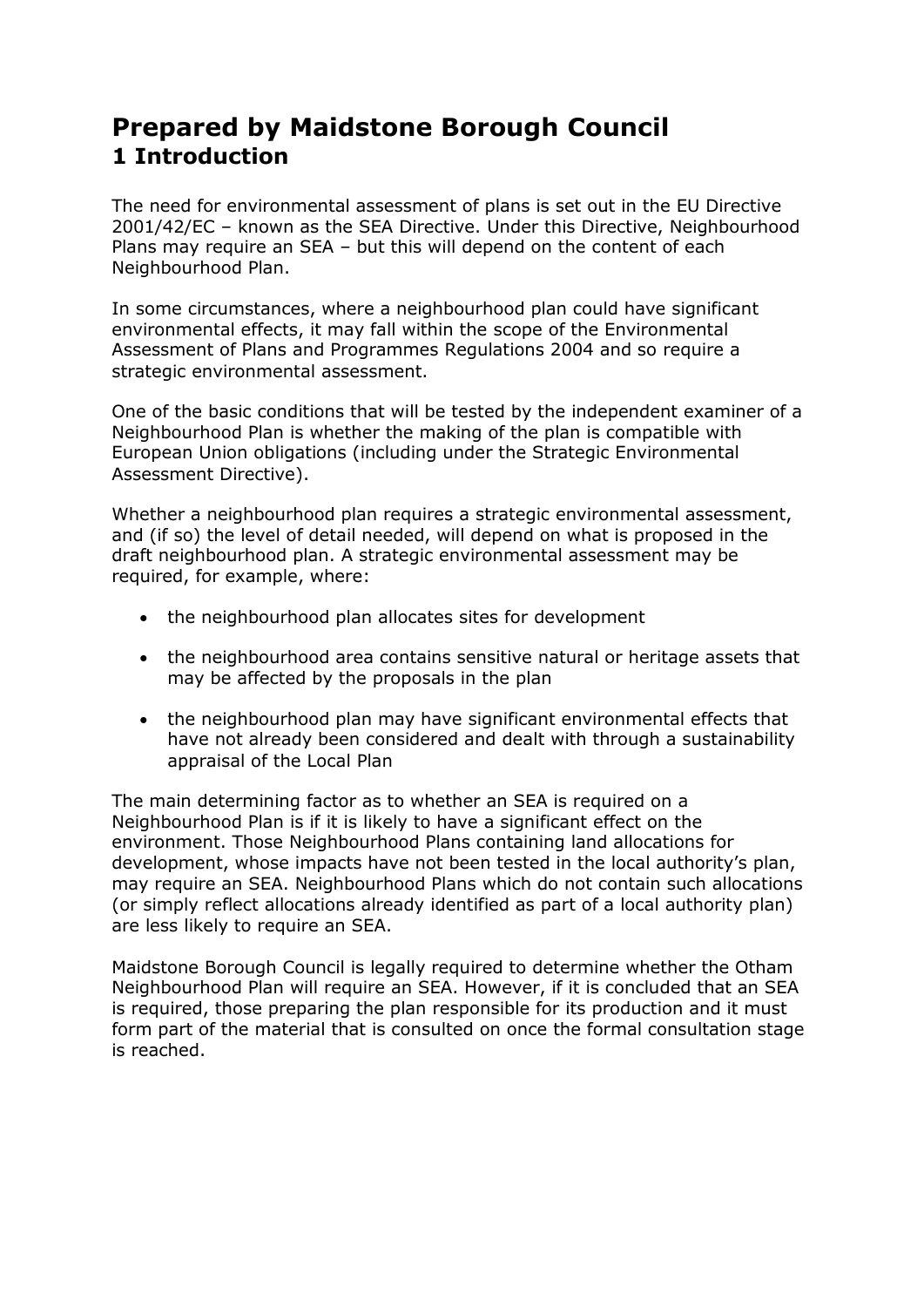## **2 Legislative Background**

The basis for Strategic Environmental Assessments and Sustainability Appraisal is the European Directive 2001/42/EC which has subsequently been transposed into English law by the Environmental Assessment of Plans and Programmes Regulations 2004, or SEA Regulations. The Government has produced National Planning Practice Guidance in relation to strategic environmental assessments and sustainability appraisals to provide clarity on the need for them in relation to plan development.

Schedule 2 of the Neighbourhood Planning (General) Regulations 2012 makes provision in relation to the Habitats Directive. The Directive requires that any plan or project likely to have a significant effect on a European site must be subject to an Appropriate Assessment. To achieve this, paragraph 1 of Schedule 2 prescribes a basic condition that the making of a neighbourhood plan is not likely to have a significant effect on a European site.

This report focuses on screening for an SEA and the criteria for establishing whether a full assessment is needed.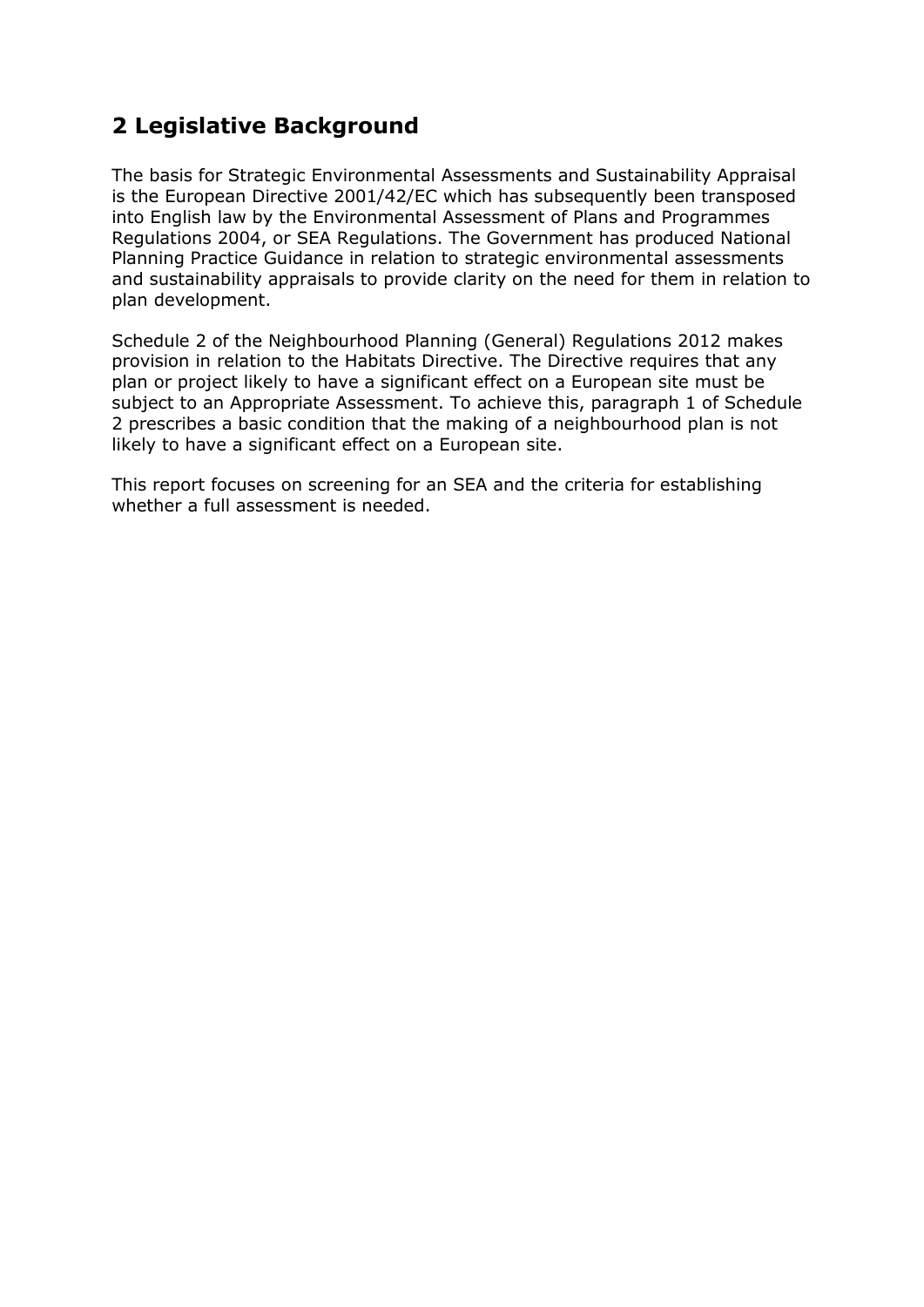## **3 Screening Process**

Otham Parish Council requested an SEA screening opinion of its pre-submission Otham Neighbourhood Plan. It is Maidstone Borough Council's responsibility to assess whether the policies and proposals in the Draft Regulation 14 Neighbourhood Plan are likely to have 'significant environmental effects'.

The National Planning Practice Guidance in relation to strategic environmental assessments sets out the approach to producing an SEA Figure 1 (below). This guidance recommends that an assessment be undertaken in the early stages of plan making.

The first stage is the screening process (Stage A in Figure 1 below) to determine whether the neighbourhood plan is likely to have significant environmental effects. The screening process includes a 5 week consultation with the statutory consultees. If the screening process concludes that the Otham Neighbourhood Plan requires an environmental report, the Parish Council is responsible for preparing the scoping report (Stage B) and must consult the statutory consultees. Stages B and C would need to include consideration of reasonable alternatives, to inform the selection and refinement of the preferred options. The preparation of the Environmental Report (Stage D) would need to identify, describe and evaluate the likely significant effects on the environment of implementing the policies in the neighbourhood plan and of the reasonable alternatives taking into account the objectives and geographical scope of the plan.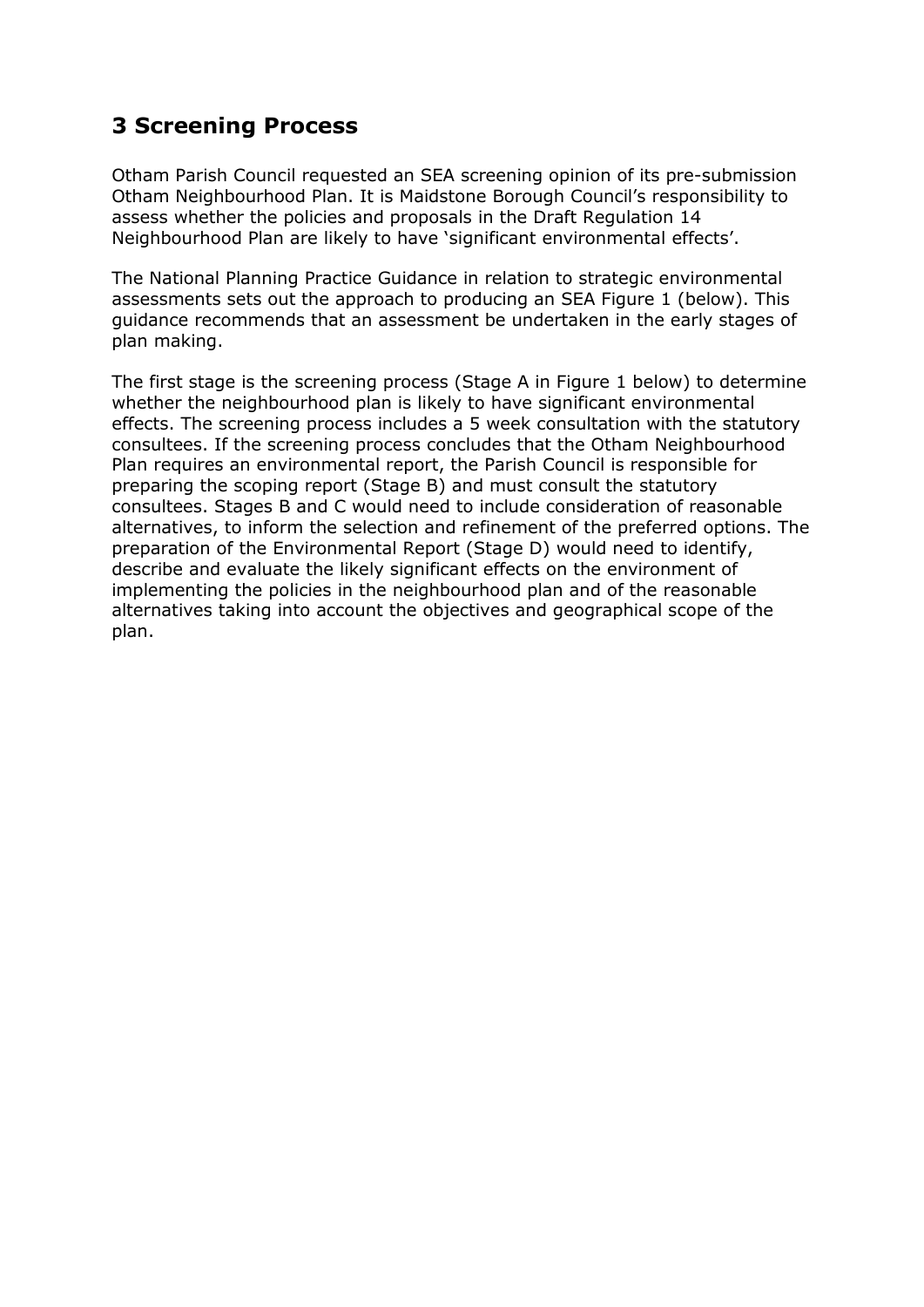#### Figure 1 – SEA Process

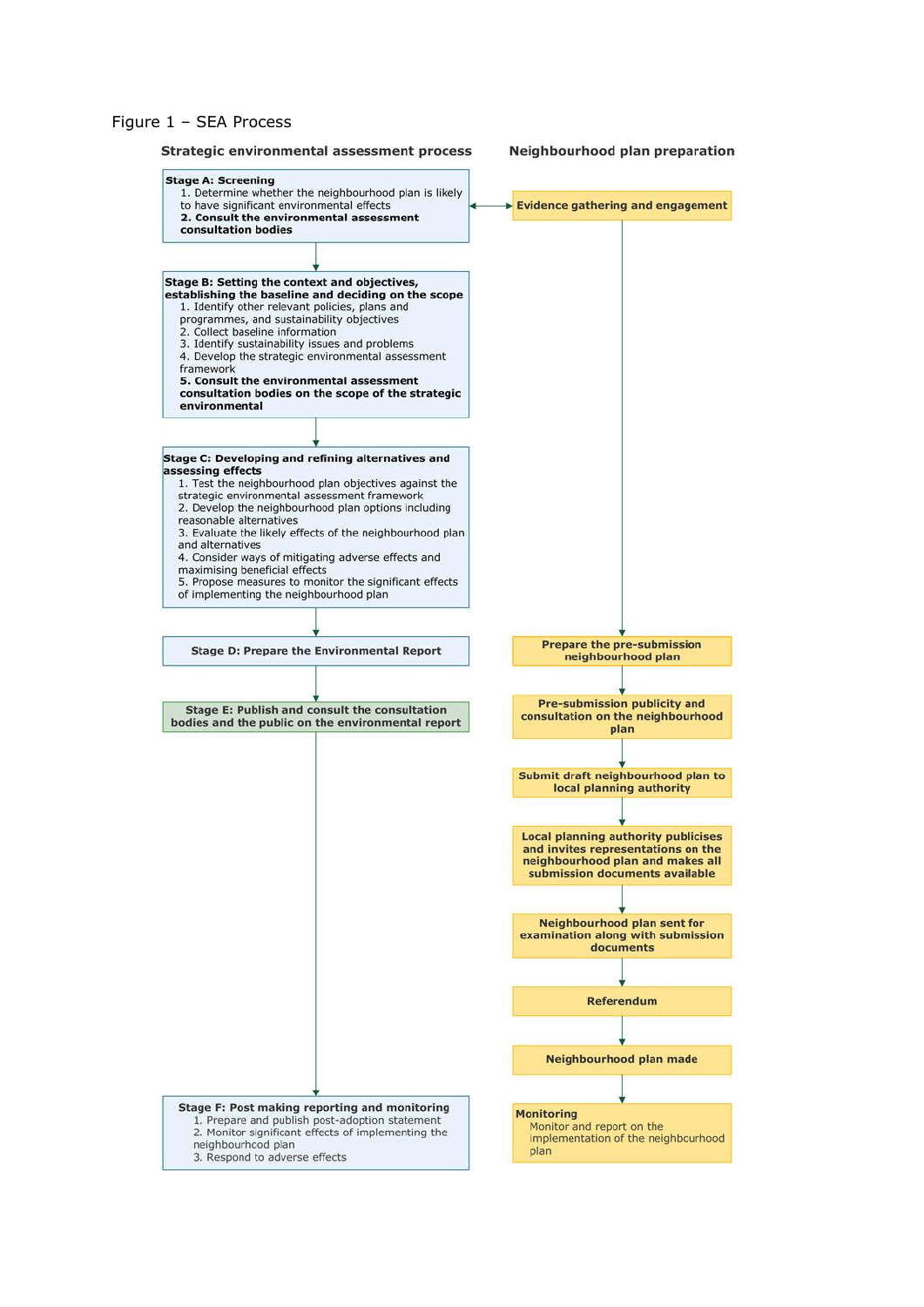## **4 Screening Assessment**

The government guidance 'A practical guide to the Strategic Environmental Assessment Directive' sets out the following approach to be taken in determining whether an SEA is required:

Figure 2 – Application of the SEA Directive to plans and programmes

This diagram is intended as a guide to the criteria for application of the Directive to plans and programmes (PPs). It has no legal status.



\*The Directive requires Member States to determine whether plans or programmes in this category are likely to have significant environmental effects. These determinations may be made on a case by case basis and/or by specifying types of plan or programme.

The screening opinion assessment set out below is undertaken in two parts: the first part assesses whether the plan requires an SEA (following the process stipulated in the flow chart below); and the second part of the assessment will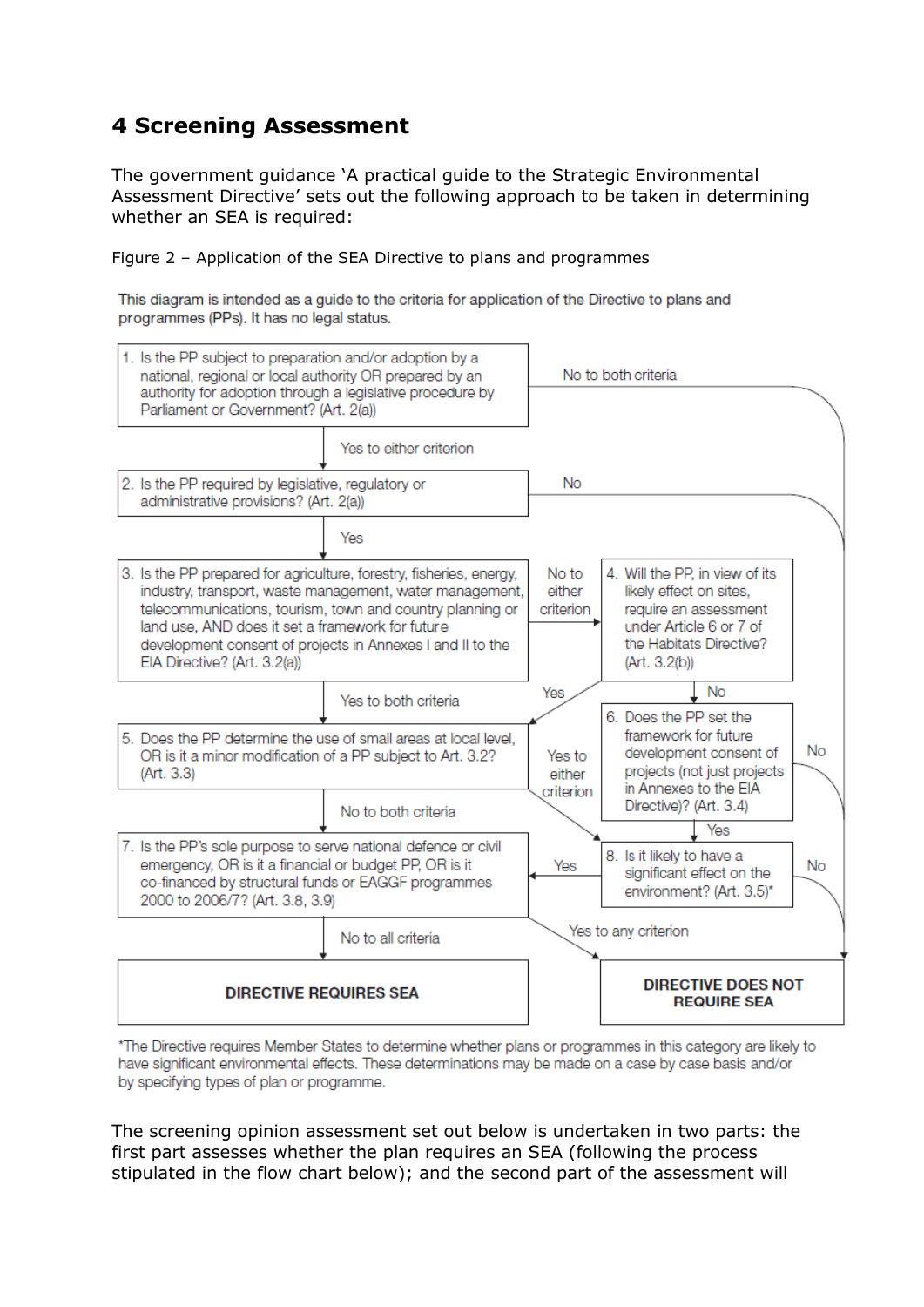consider whether the Neighbourhood Plan is likely to have a significant effect on the environment, using criteria drawn from Schedule 1 of the EU SEA Directive and the UK Environmental Assessment of Plans and Programmes Regulations 2004.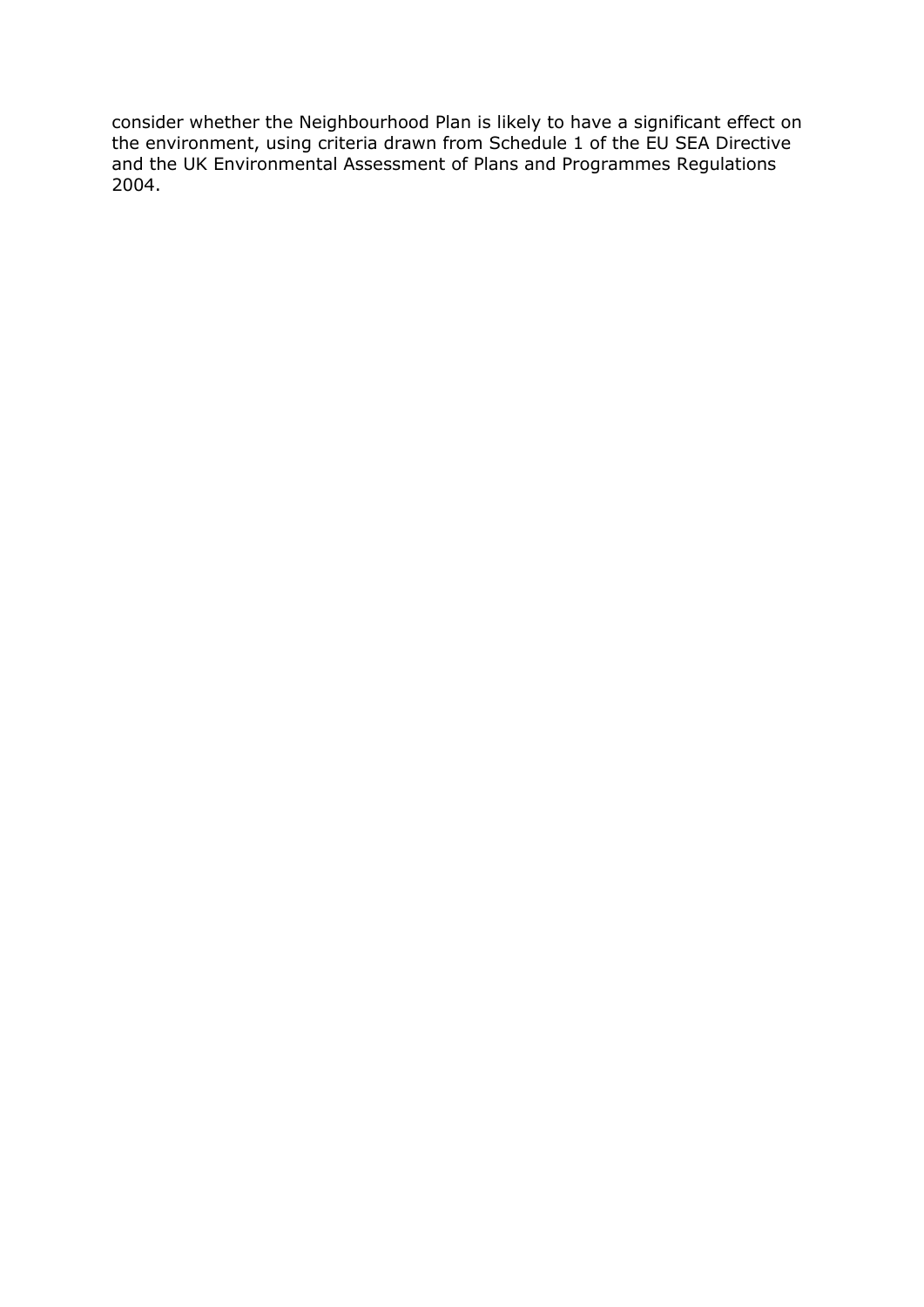# **4.1 Assessment 1: Establishing the Need for SEA**

| <b>Stage</b>                                                                                                                                                                                                                                                                                                                                      | Yes/No | <b>Reason</b>                                                                                                                                                                                                                                                                                                                                                                                                                                                                                                                                                                                                    |
|---------------------------------------------------------------------------------------------------------------------------------------------------------------------------------------------------------------------------------------------------------------------------------------------------------------------------------------------------|--------|------------------------------------------------------------------------------------------------------------------------------------------------------------------------------------------------------------------------------------------------------------------------------------------------------------------------------------------------------------------------------------------------------------------------------------------------------------------------------------------------------------------------------------------------------------------------------------------------------------------|
| 1. Is the Neighbourhood<br>Plan (NP) subject to<br>preparation and/or<br>adoption by a national,<br>regional or local authority,<br>OR prepared by an<br>authority for adoption<br>through a legislative<br>procedure by Parliament or<br>Government? (Art. 2(a))                                                                                 | Yes    | The preparation and adoption of the<br>NP is allowed under the Town and<br>Country Planning Act 1990 (as<br>amended). The NP has been<br>prepared by Otham Parish Council<br>(as the 'relevant body') and subject<br>to the outcome of Examination and<br>referendum will be 'made' by<br>Maidstone Borough Council as the<br>local authority. The preparation of<br>NPs is subject to the following<br>regulations: The Neighbourhood<br>Planning (General) Regulations 2012<br>(as amended) and The<br>Neighbourhood Planning<br>(referendums) Regulations 2012 (as<br>amended).<br>GO TO STAGE 2              |
| 2. Is the NP required by<br>legislative, regulatory or<br>administrative provisions?<br>(Art. 2(a))                                                                                                                                                                                                                                               | Yes    | Whilst the NP is not a requirement<br>and is optional under the provisions<br>of the Town and Country Planning<br>Act (as amended), it will if 'made',<br>form part of the Development Plan<br>for the Borough. The NPPF states<br>that neighbourhoods should develop<br>plans that support the strategic<br>development needs set out in Local<br>Plans, including policies for housing<br>and economic development and plan<br>positively to support local<br>development, shaping and directing<br>development in their area that is<br>outside the strategic elements of the<br>Local Plan.<br>GO TO STAGE 3 |
| 3. Is the NP prepared for<br>agriculture, forestry,<br>fisheries, energy, industry,<br>transport, waste<br>management,<br>telecommunications,<br>tourism, town and country<br>planning or land use, AND<br>does it set a framework for<br>future development consent<br>of projects in Annexes I<br>and II to the EIA Directive?<br>(Art. 3.2(a)) | Yes    | The NP is being prepared for town<br>and country planning and land use.<br>The NP will therefore provide a<br>framework for future development<br>consent of development projects in<br>Annex II of the EIA Directive<br>including Infrastructure projects<br>10(b) Urban-development projects).<br>GO TO STAGE 5                                                                                                                                                                                                                                                                                                |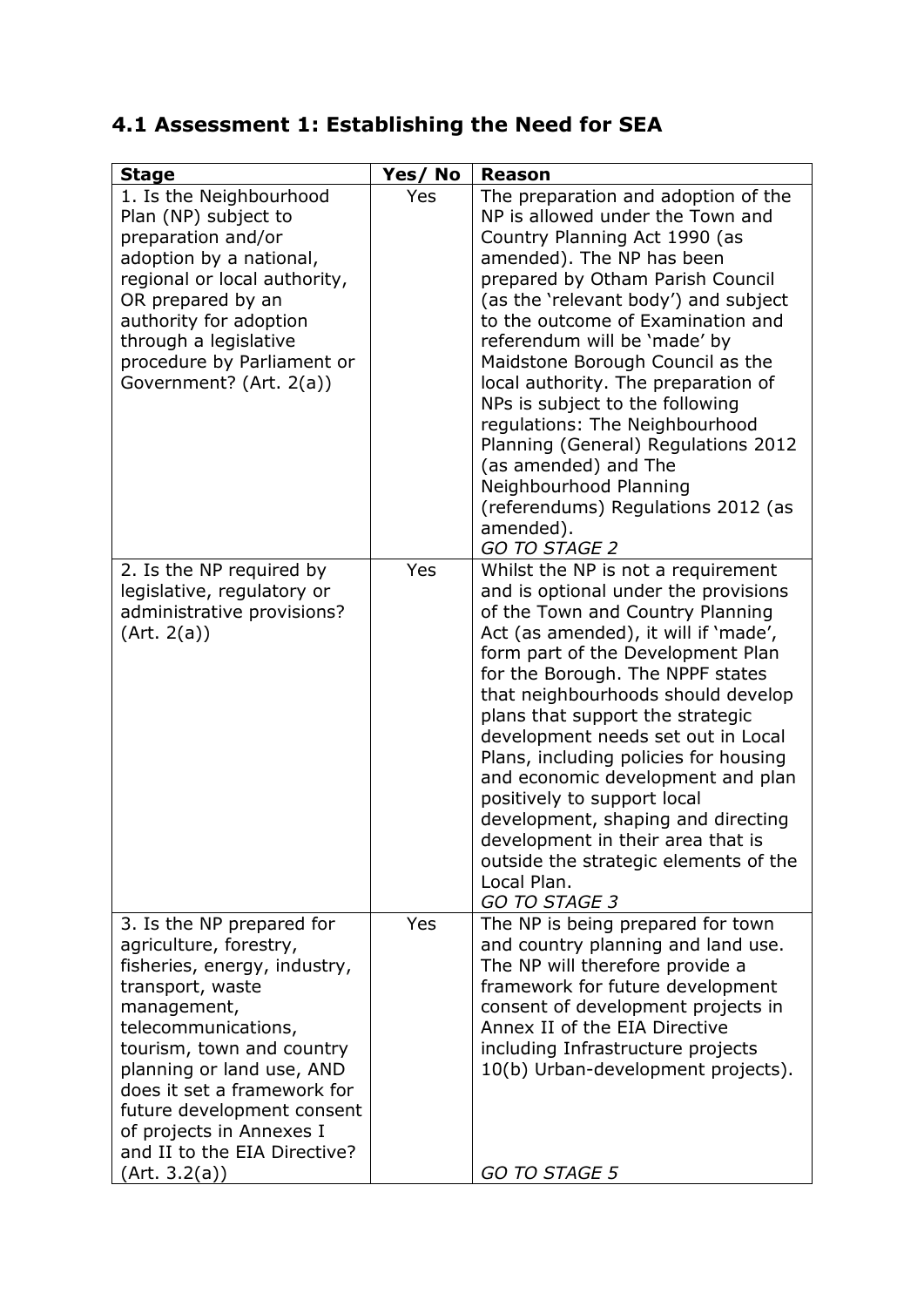| local level OR is it a minor<br>modification of a plan or<br>programme subject to Art.<br>3.2? (Art. 3.3) | GO TO STAGE 8.                                                                                                                                                                                                                                                                                                                                                                                                                                                                                                                                                                                                                                                                                         |
|-----------------------------------------------------------------------------------------------------------|--------------------------------------------------------------------------------------------------------------------------------------------------------------------------------------------------------------------------------------------------------------------------------------------------------------------------------------------------------------------------------------------------------------------------------------------------------------------------------------------------------------------------------------------------------------------------------------------------------------------------------------------------------------------------------------------------------|
| 8. Is it likely to have a<br><b>No</b><br>significant effect on the<br>environment? (Art 3.5)             | See Assessment 2: Likely significant<br>effects on the environment:<br>Summary:<br>The Otham NP is a relatively self-<br>contained planning unit and<br>considers development only at a<br>local level. Given the geographic<br>area and population of the plan area,<br>the effects of the plan will be<br>relatively localised. The plan should<br>not significantly impact on any<br>habitat of European designation. The<br>NP promotes sustainable<br>development. The NP does not<br>allocate development sites but sets<br>out a framework by which future<br>development should be assessed. In<br>doing so minimising the impacts of<br>future development.<br>DIRECTIVE DOES NOT REQUIRE SEA |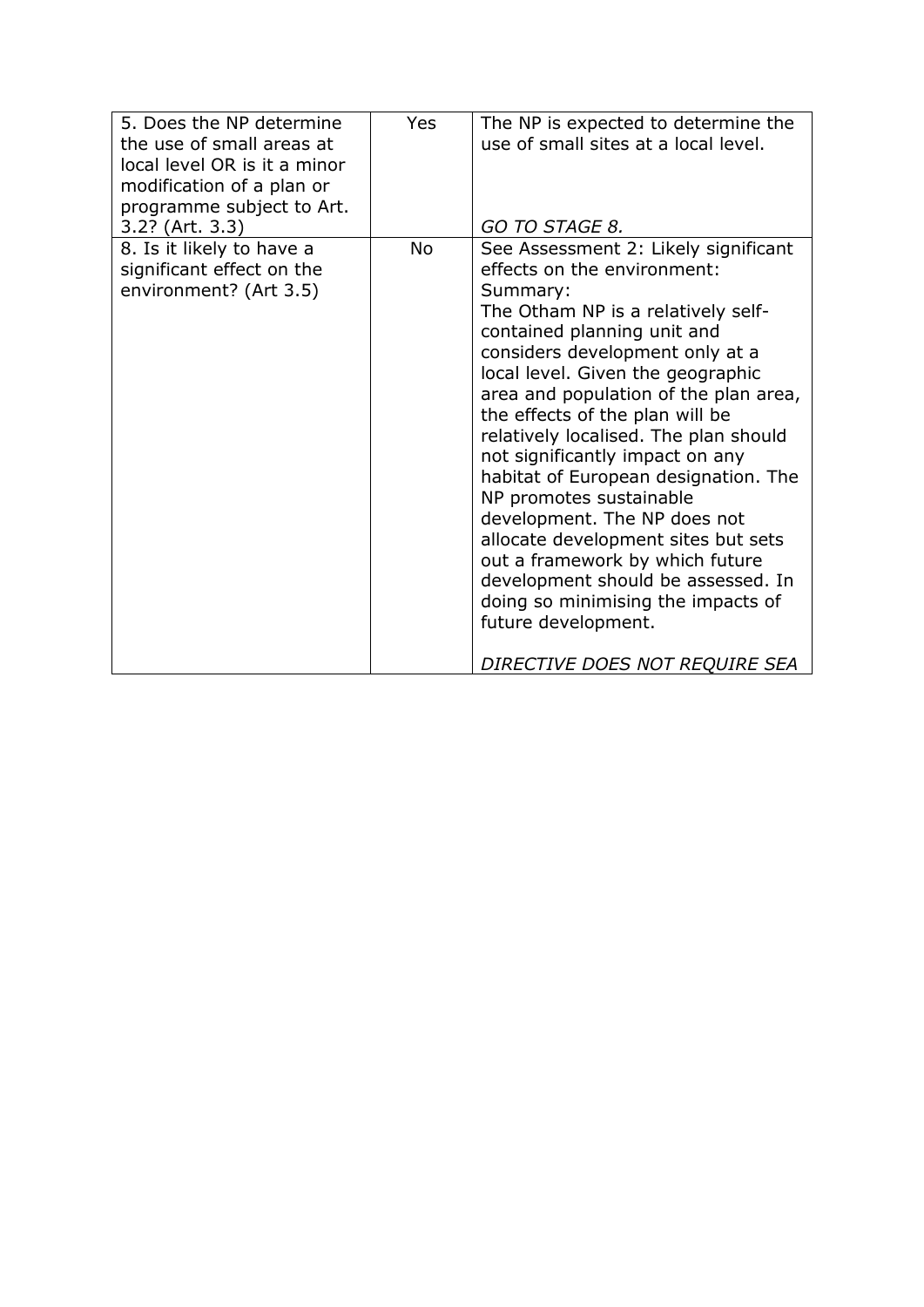## **4.2 Assessment 2: Likely Significant Effects on the Environment**

| <b>SEA Directive criteria</b><br>and Schedule 1 of<br><b>Environmental</b><br><b>Assessment of plans</b><br>and programmes<br><b>Regulations 2004</b>                                                       | <b>Maidstone Borough Council</b><br><b>Assessment</b>                                                                                                                                                                                                                                                                                                                                                                                                                                                                                                                                                                                                                                         | <b>Likely</b><br>significant<br>environmental<br>effect? |  |  |  |  |
|-------------------------------------------------------------------------------------------------------------------------------------------------------------------------------------------------------------|-----------------------------------------------------------------------------------------------------------------------------------------------------------------------------------------------------------------------------------------------------------------------------------------------------------------------------------------------------------------------------------------------------------------------------------------------------------------------------------------------------------------------------------------------------------------------------------------------------------------------------------------------------------------------------------------------|----------------------------------------------------------|--|--|--|--|
| Characteristics of the Neighbourhood Plan, having regard to:                                                                                                                                                |                                                                                                                                                                                                                                                                                                                                                                                                                                                                                                                                                                                                                                                                                               |                                                          |  |  |  |  |
| The degree to which the<br>Plan sets a framework for<br>projects and other<br>activities, either with<br>regard to the location,<br>nature, size and<br>operating conditions or by<br>allocating resources. | The NP would, if made, form<br>part of the statutory<br>Development Plan and as such<br>does contribute to the<br>framework for future<br>development consent of<br>projects. It does not allocate<br>sites for development but sets a<br>framework within which any<br>allocations or development<br>should be assessed. The plan<br>designates Local Green Spaces.<br>The NP sits within the wider<br>framework of the NPPF and the<br>Maidstone Borough Local Plan.<br>Consequently the projects for<br>which this NP helps to set a<br>framework are localised in<br>nature and will have a<br>geographically restricted local<br>impact on the environment and<br>resource implications. | <b>No</b>                                                |  |  |  |  |
| The degree to which the<br>Plan influences other<br>plans and programmes<br>including those in a<br>hierarchy.                                                                                              | The NP must take into account<br>the National Planning Policy<br>Framework and the plan should<br>be in general conformity with<br>the strategic policies of the<br>Maidstone Borough Local Plan.<br>Whist significant to the Otham<br>area of Maidstone, the NP<br>should not significantly influence<br>other plans and programmes,<br>but may have a limited degree<br>of influence over the<br>implementation of future<br>strategic policies.                                                                                                                                                                                                                                            | No                                                       |  |  |  |  |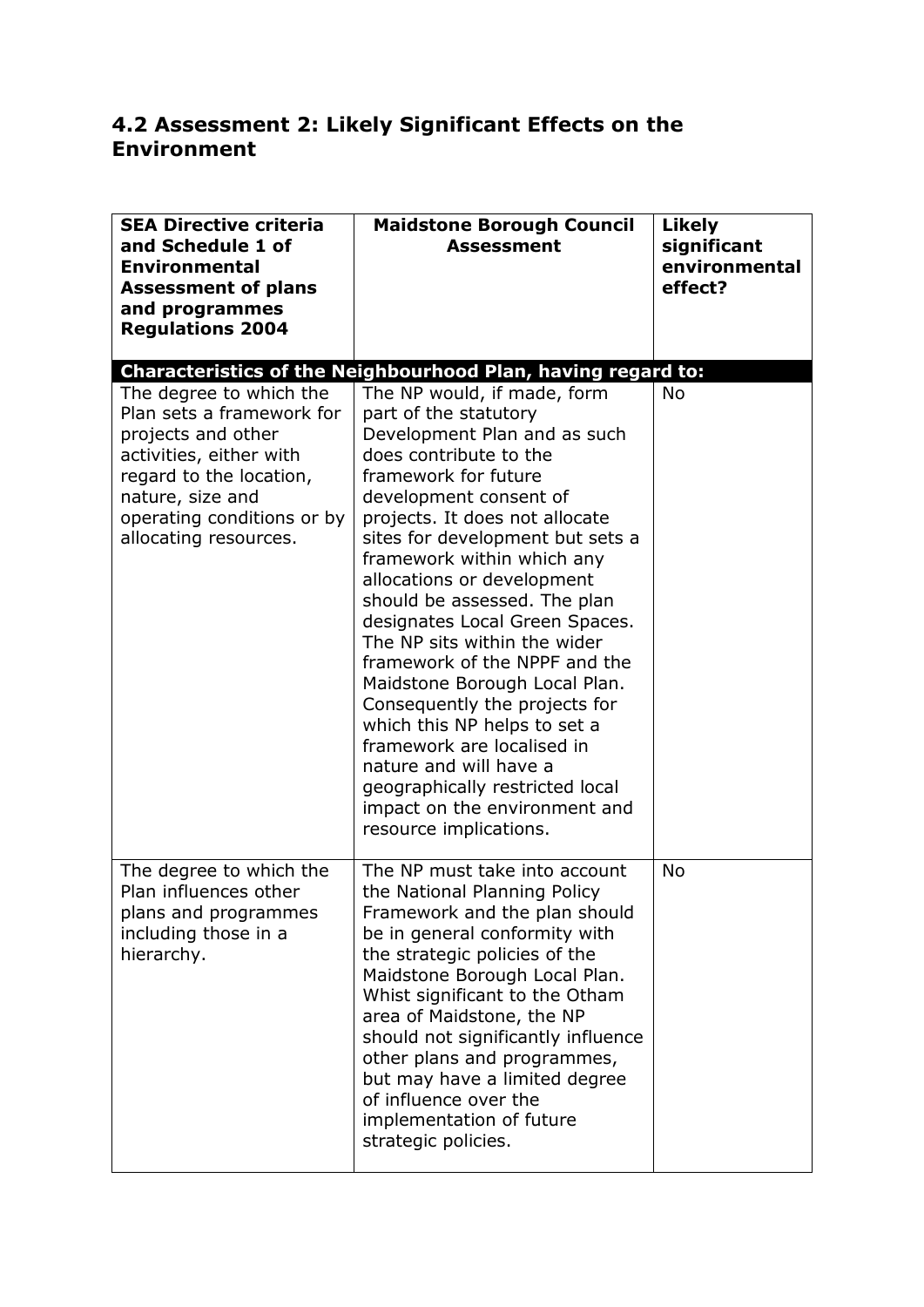| The relevance of the Plan<br>for the integration of<br>environmental<br>considerations in<br>particular with a view to<br>promoting sustainable<br>development.                                       | The NP seeks to promote<br>sustainable development;<br>encourage sustainable transport<br>(including walking and cycling);<br>support anticoalescence; and<br>designation of Local Green<br>Spaces. Given the geographic<br>area of the NP and the location<br>of facilities within and close to<br>the plan area, development is<br>likely to be sustainably located<br>in relation to services. It is<br>therefore considered that the NP<br>will integrate environmental<br>considerations with a view to<br>promoting sustainable<br>development. | <b>No</b> |
|-------------------------------------------------------------------------------------------------------------------------------------------------------------------------------------------------------|-------------------------------------------------------------------------------------------------------------------------------------------------------------------------------------------------------------------------------------------------------------------------------------------------------------------------------------------------------------------------------------------------------------------------------------------------------------------------------------------------------------------------------------------------------|-----------|
| Environmental problems<br>relevant to the Plan.                                                                                                                                                       | The NP looks to limit the<br>environmental impact from<br>development.                                                                                                                                                                                                                                                                                                                                                                                                                                                                                | No        |
| The relevance of the Plan<br>for the implementation of<br>Community legislation on<br>the environment (for<br>example, plans and<br>programmes linked to<br>waste management or<br>water protection). | The NP is not directly relevant to<br>the implementation of European<br>legislation, although it will need<br>to take the impact of the Water<br>Framework Directive into<br>account.                                                                                                                                                                                                                                                                                                                                                                 | <b>No</b> |
| having regard, in particular, to:                                                                                                                                                                     | Characteristics of the effects and of the area likely to be affected,                                                                                                                                                                                                                                                                                                                                                                                                                                                                                 |           |
| The probability, duration,<br>frequency and<br>reversibility of the effects.                                                                                                                          | The NP does not allocate<br>development sites, but includes<br>policies by which development<br>proposals would be judged.<br>There may also be longer-term<br>irreversible effects relevant to<br>changes in land use though the<br>scale and siting of change will<br>mean that the environmental<br>effects are not likely to be<br>significant.                                                                                                                                                                                                   | <b>No</b> |
| The cumulative nature of<br>the effects of the Plan.                                                                                                                                                  | The NP does not allocate<br>development sites, but includes<br>policies by which development<br>proposals would be judged.<br>These policies seek to promote<br>sustainable development;<br>encourage sustainable transport<br>(including walking and cycling);                                                                                                                                                                                                                                                                                       | <b>No</b> |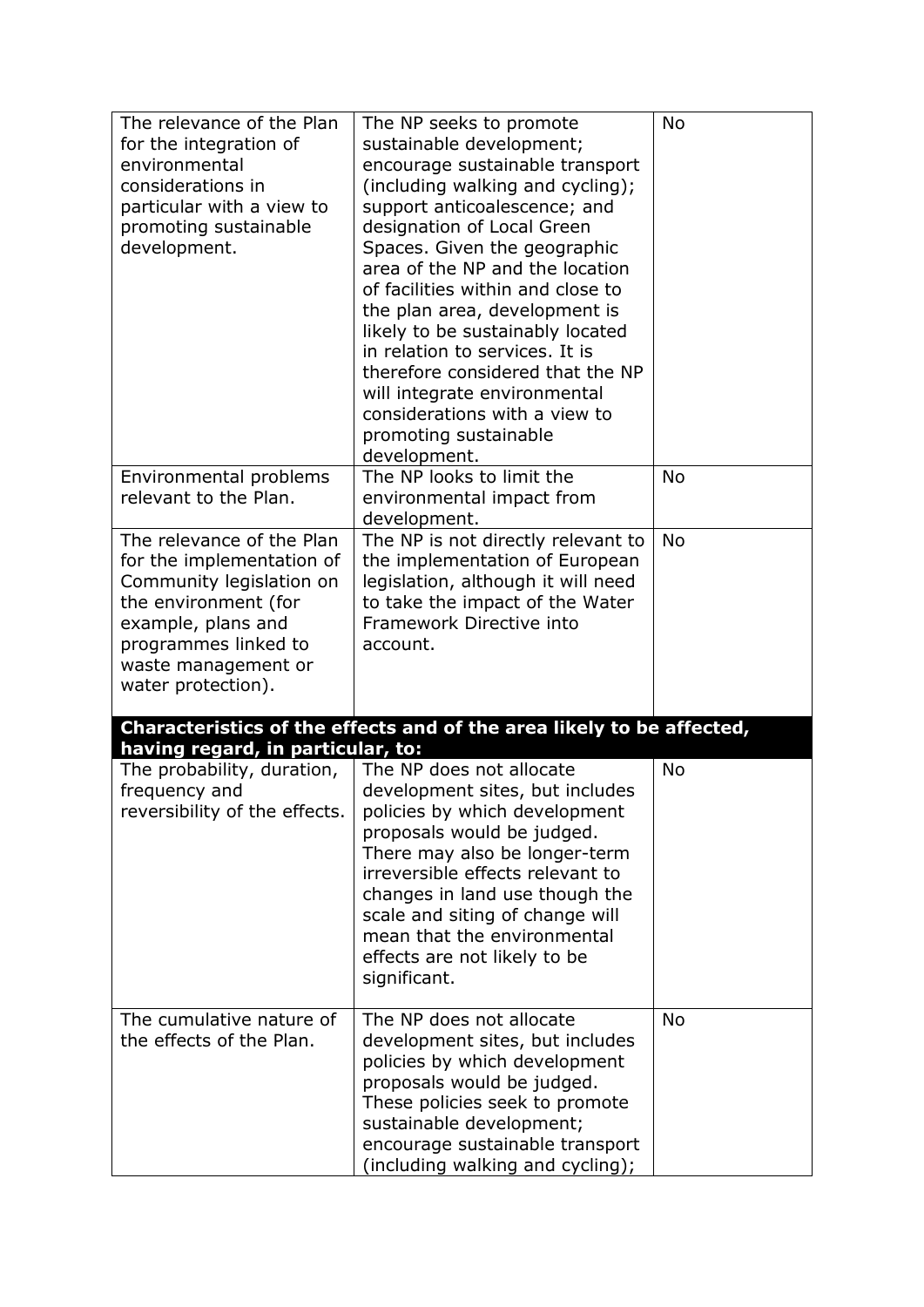|                                                                                                                                                                                                                                                                         | support anticoalescence; and<br>designate Local Green Spaces.                                                                                                                                                                                                                                                                                                                                                                                                                       |           |
|-------------------------------------------------------------------------------------------------------------------------------------------------------------------------------------------------------------------------------------------------------------------------|-------------------------------------------------------------------------------------------------------------------------------------------------------------------------------------------------------------------------------------------------------------------------------------------------------------------------------------------------------------------------------------------------------------------------------------------------------------------------------------|-----------|
| The trans-boundary<br>nature of the effects of<br>the Plan.                                                                                                                                                                                                             | The NP is not expected to have<br>any significant trans-boundary<br>effects.                                                                                                                                                                                                                                                                                                                                                                                                        | <b>No</b> |
| The risks to human health<br>or the environment (e.g.<br>due to accidents).                                                                                                                                                                                             | There are no significant risks to<br>human health.                                                                                                                                                                                                                                                                                                                                                                                                                                  | No        |
| The magnitude and<br>spatial extent of the<br>effects (geographical area<br>and size of the population<br>likely to be affected) by<br>the Plan.                                                                                                                        | Given the geographic area and<br>population of the plan area, the<br>effects of the plan will be<br>relatively localised.                                                                                                                                                                                                                                                                                                                                                           | <b>No</b> |
| The value and<br>vulnerability of the area<br>likely to be affected by<br>the Plan due to:<br>(i) Special natural<br>characteristics or cultural<br>heritage;<br>(ii) Exceeded<br>environmental quality<br>standards or limit values;<br>or<br>(iii) Intensive land use | (i) Special natural<br>characteristics or cultural<br>heritage will not be significantly<br>adversely affected by the NP;<br>(ii) The NP is not expected to<br>exceed environmental quality<br>standards or limit values;<br>(iii) The NP includes an<br>anticoalescence policy. There<br>are no additional site allocations<br>within the NP.                                                                                                                                      | <b>No</b> |
| The effects of the Plan on<br>areas or landscapes<br>which have recognised<br>national, community or<br>international protection<br>status.                                                                                                                             | Although just over a quarter of<br>the borough is within the Kent<br>Downs Area of Outstanding<br>Natural Beauty located to the<br>north of Maidstone town, the NP<br>area is not within the AONB. The<br>NP seeks to designate Local<br>Green Space. The<br>Neighbourhood Plan and does<br>not impact adversely on a Local<br>Nature Reserve, ancient<br>woodland or SSSIs. The NP is<br>not likely to have a significant<br>impact on national or<br>community protection status. | No        |
| Assessment 2 Conclusion                                                                                                                                                                                                                                                 | The Otham NP is not likely to<br>have a significant effect on the<br>environment.                                                                                                                                                                                                                                                                                                                                                                                                   |           |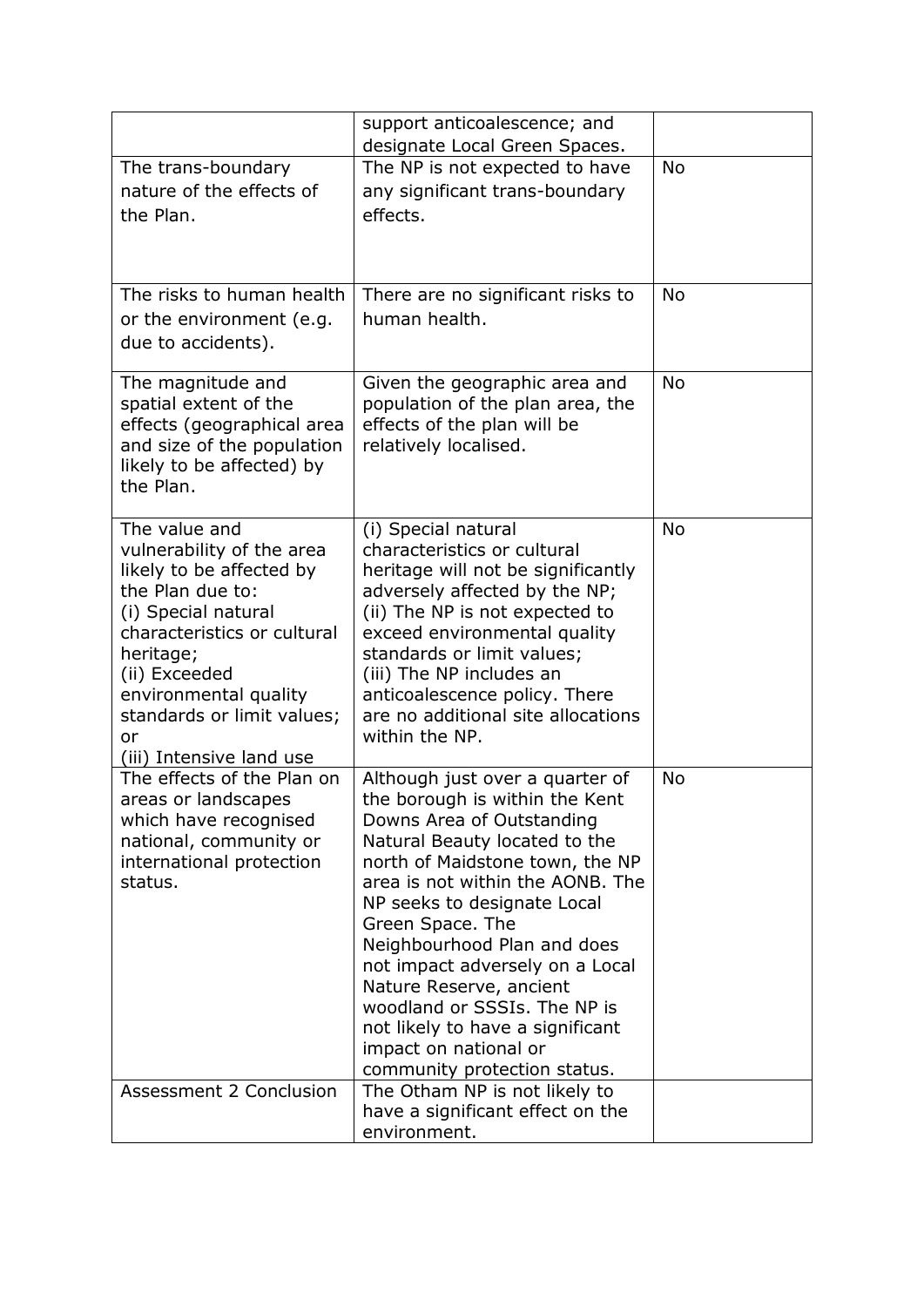## **5 Habitats Regulations Assessment Screening**

The Habitats Regulations Assessment (HRA) screening tests whether the Otham Neighbourhood Plan, in view of its likely effect on sites of European Importance, will require an assessment for future development under Article 6 or 7 of the Habitats Directive (Article 3.2(b)).

Maidstone Borough contains two sites of European importance: North Downs Woodlands to the northwest of the borough is a Special Area of Conservation (SAC) and Queendown Warren SAC which lies on the northern border of Maidstone Borough.

New development that is delivered within the Borough over the next two decades is likely to place additional pressure on these areas, particularly through increased recreational pressure on the North Downs Woodlands SAC. However, in this respect the Habitats Regulations Assessment Screening Report (2016) for the Regulation 19 Local Plan, February 2016 tested the impact of 18,560 new dwellings primarily concentrated in the Maidstone Urban Area but with limited development in the Otham area.

The Screening Report examined closely the impacts of the consequential recreational pressure and air quality on the North Downs Woodlands SAC and recreational pressure on Queendown Warren SAC and the Medway Estuary and Marshes SPA and Ramsar site. The report concludes that policies within Maidstone Borough's Local Plan – Publication (Regulation 19) February 2016 can be screened out from further consideration from both, alone and in-combination with other projects or plans.

The Otham Neighbourhood Plan allocates no specific sites for residential development (though it includes some policies by which development would be appraised).

Finally, Otham is located to the south of Maidstone urban area and the additional population supported by the Neighbourhood Plan is therefore less likely to place recreational pressure on the two sites of European importance to the north of the town.

On balance, the Otham Neighbourhood Plan is not likely to cause a significant effect on a European site will not require an assessment for future development under Article 6 or 7 of the Habitats Directive (Art. 3.2(b)).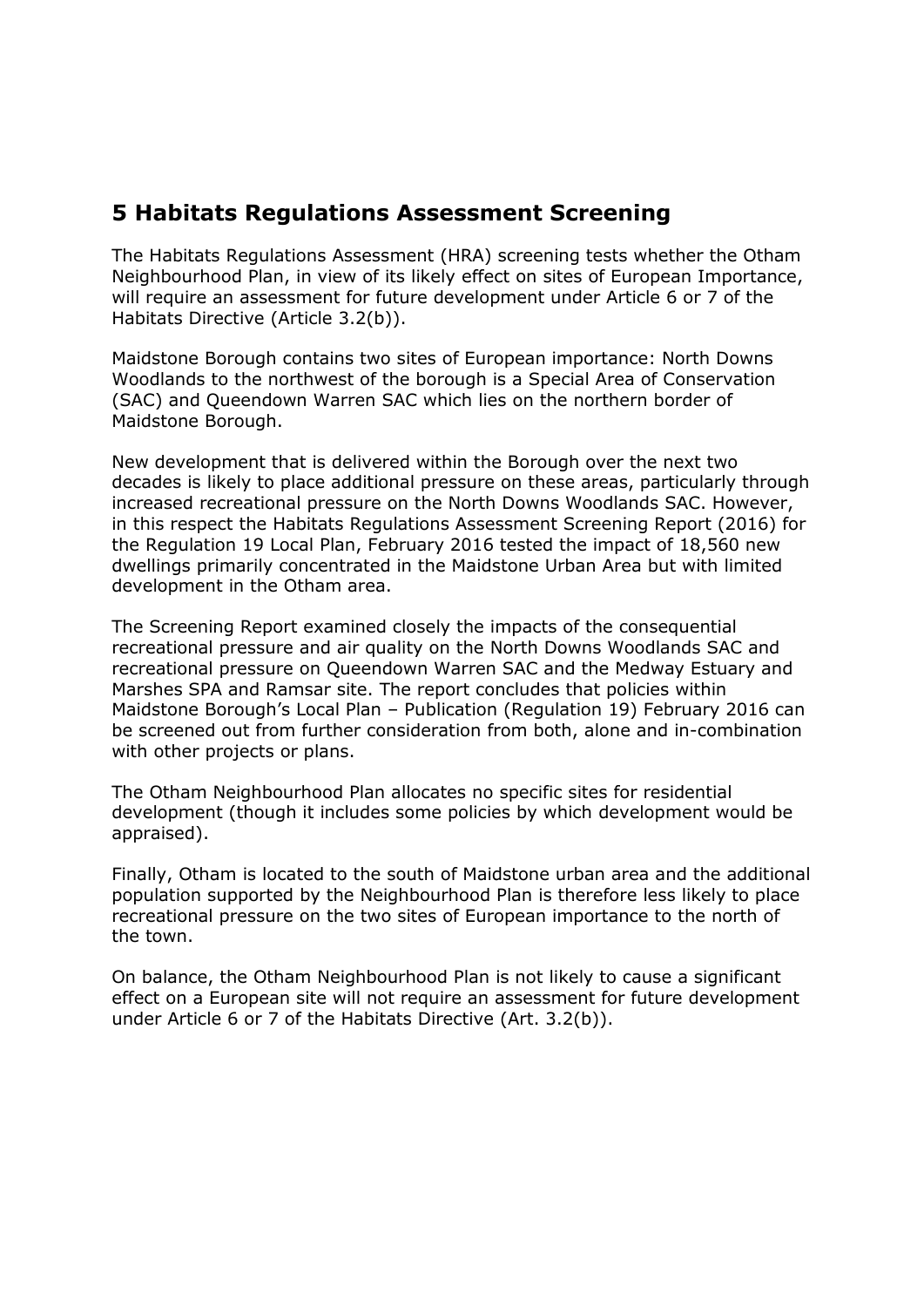## **6 Consultations with Statutory Consultees**

The three statutory consultation bodies (Historic England, Environment Agency and Natural England) have been consulted to determine whether they agree with the conclusion of this screening opinion, in establishing whether the Regulation 14 Otham Neighbourhood Plan Pre-Submission Consultation Draft requires an SEA and whether it may have a 'significant environmental effect'.

## **Summary of Consultations**

## **Historic England**

"Based on the information provided in the screening opinion and having briefly reviewed the draft plan I am happy to confirm that Historic England agree that the plan is unlikely to have significant environmental effects within areas of interest to our organisation.

We reserve the right to request a review of this opinion should the plan change significantly in scope at later stages of drafting."

### **Environment Agency**

The Environment Agency has advised that they do not routinely give comments on screening reports, however they will be happy to review at the Scoping stage.

## **Natural England**

"Natural England is a non-departmental public body. Our statutory purpose is to ensure that the natural environment is conserved, enhanced, and managed for the benefit of present and future generations, thereby contributing to sustainable development.

### **Screening Request: Strategic Environmental Assessment**

It is our advice, on the basis of the material supplied with the consultation, that, in so far as our strategic environmental interests (including but not limited to statutory designated sites, landscapes and protected species, geology and soils) are concerned, that there are unlikely to be significant environmental effects from the proposed plan.

### **Neighbourhood Plan**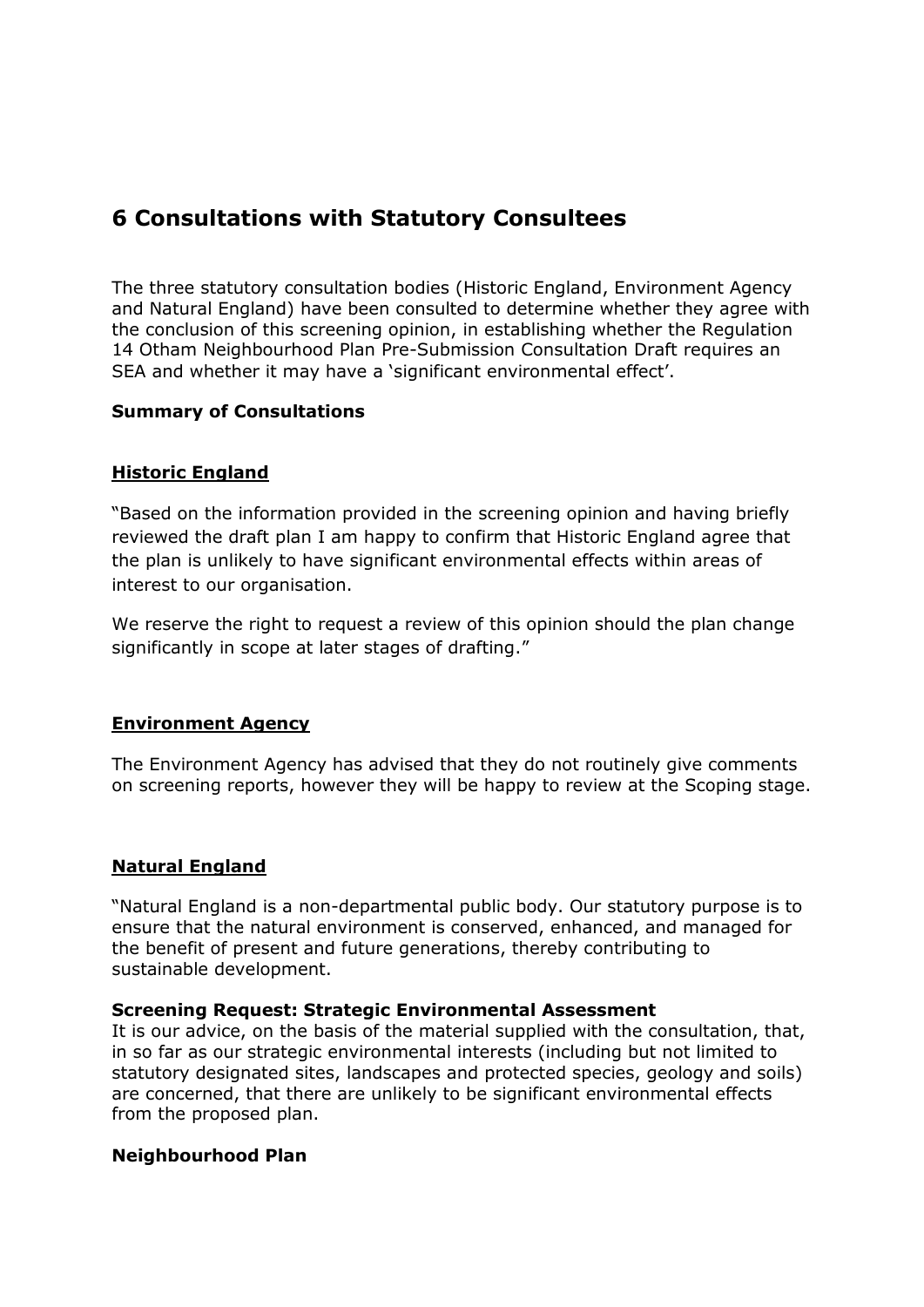Guidance on the assessment of Neighbourhood Plans, in light of the Environmental Assessment of Plans and Programmes Regulations 2004 (as amended), is contained within the National Planning Practice Guidance. The guidance highlights three triggers that may require the production of an SEA, for instance where:

- a neighbourhood plan allocates sites for development
- the neighbourhood area contains sensitive natural or heritage assets that may be affected by the proposals in the plan
- the neighbourhood plan may have significant environmental effects that have not already been considered and dealt with through a sustainability appraisal of the Local Plan.

We have checked our records and based on the information provided, we can confirm that in our view the proposals contained within the plan will not have significant effects on sensitive sites that Natural England has a statutory duty to protect.

We are not aware of significant populations of protected species which are likely to be affected by the policies / proposals within the plan. It remains the case, however, that the responsible authority should provide information supporting this screening decision, sufficient to assess whether protected species are likely to be affected.

Notwithstanding this advice, Natural England does not routinely maintain locally specific data on all potential environmental assets. As a result the responsible authority should raise environmental issues that we have not identified on local or national biodiversity action plan species and/or habitats, local wildlife sites or local landscape character, with its own ecological and/or landscape advisers, local record centre, recording society or wildlife body on the local landscape and biodiversity receptors that may be affected by this plan, before determining whether an SA/SEA is necessary.

Please note that Natural England reserves the right to provide further comments on the environmental assessment of the plan beyond this SEA/SA screening stage, should the responsible authority see out views on the scoping or environmental report stages. This includes any third party appeal against any screening decision you may make.

## **Habitats Regulation Assessment (HRA) Screening**

Natural England agrees with the report's conclusions that the Otham Neighbourhood Plan would not be likely to result in a significant effect on any European Site, either alone or in combination and therefore no further assessment work would be required."